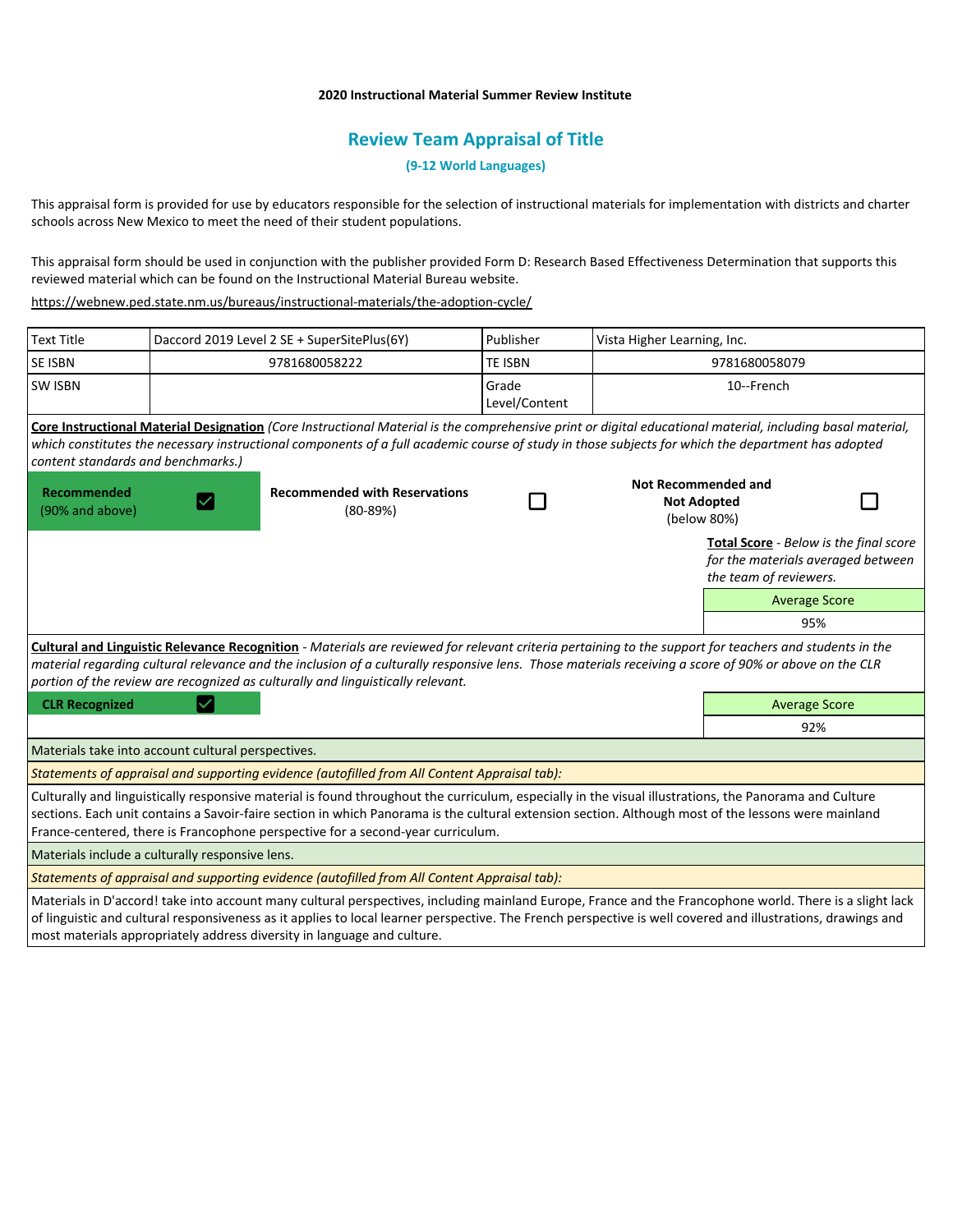**Standards Review** *- Materials are reviewed for alignment with the state adopted content standards, benchmarks and performance standards.*

Average Score 94%

Materials align with grade level standards overall.

*Statements of appraisal and supporting evidence:* 

Students moving into second-year French with *D'Accord Level 2* benefit from a comprehensive communicative approach to learning. They develop their speaking, listening, reading, and writing skills in the context of cultural topics and clear grammar explanations that prioritize communication.

Materials align with communication standards.

*Statements of appraisal and supporting evidence:* 

Speaking, reading, writing, and listening tasks in interpersonal, interpretive, and presentational modes are the focus of *D'Accord 2*. Students develop their skills through intentional practice and engaging contexts, incorporating grammar and vocabulary from compelling unit themes.

Materials align with cultures standards.

*Statements of appraisal and supporting evidence:* 

The cultural components of *D'Accord 2* focus primarily on mainland France. Students interpret rich cultural texts, literature, and audio files. They are pushed to investigate cultural products and practices, exploring their connection to language and culture. In particular, cultural texts provide rich learning opportunities for students, and teacher annotations supplement with valuable cultural information.

Materials align with connections standards.

*Statements of appraisal and supporting evidence:* 

Through *D'Accord Level 2*, students gain knowledge about other disciplines including history, geography, fine arts, STEM topics, and architecture. They think critically about these topics through the lens of French language and culture. Students perform complex tasks that require strong problemsolving skills, and they have the chance to express themselves creatively through a variety of tasks. The digital resources provide access to multiple perspectives in multiple formats.

Materials align with comparisons standards.

*Statements of appraisal and supporting evidence:* 

*D'Accord 2* pushes students to use complex grammar topics in communication within its ambitious scope and sequence. Students advance their knowledge of language structure in French, comparing it to English for deeper understanding. They perform presentational and interpersonal communication tasks designed to encourage them to reflect upon their own culture with a critical eye while learning about many others.

Materials align with communities standards.

*Statements of appraisal and supporting evidence:* 

Students have the opportunity to work collaboratively in various configurations throughout the text, using the language to communicate with each other on a daily basis. The text provides multiple tools for self-monitoring and the development of good habits for lifelong language learning.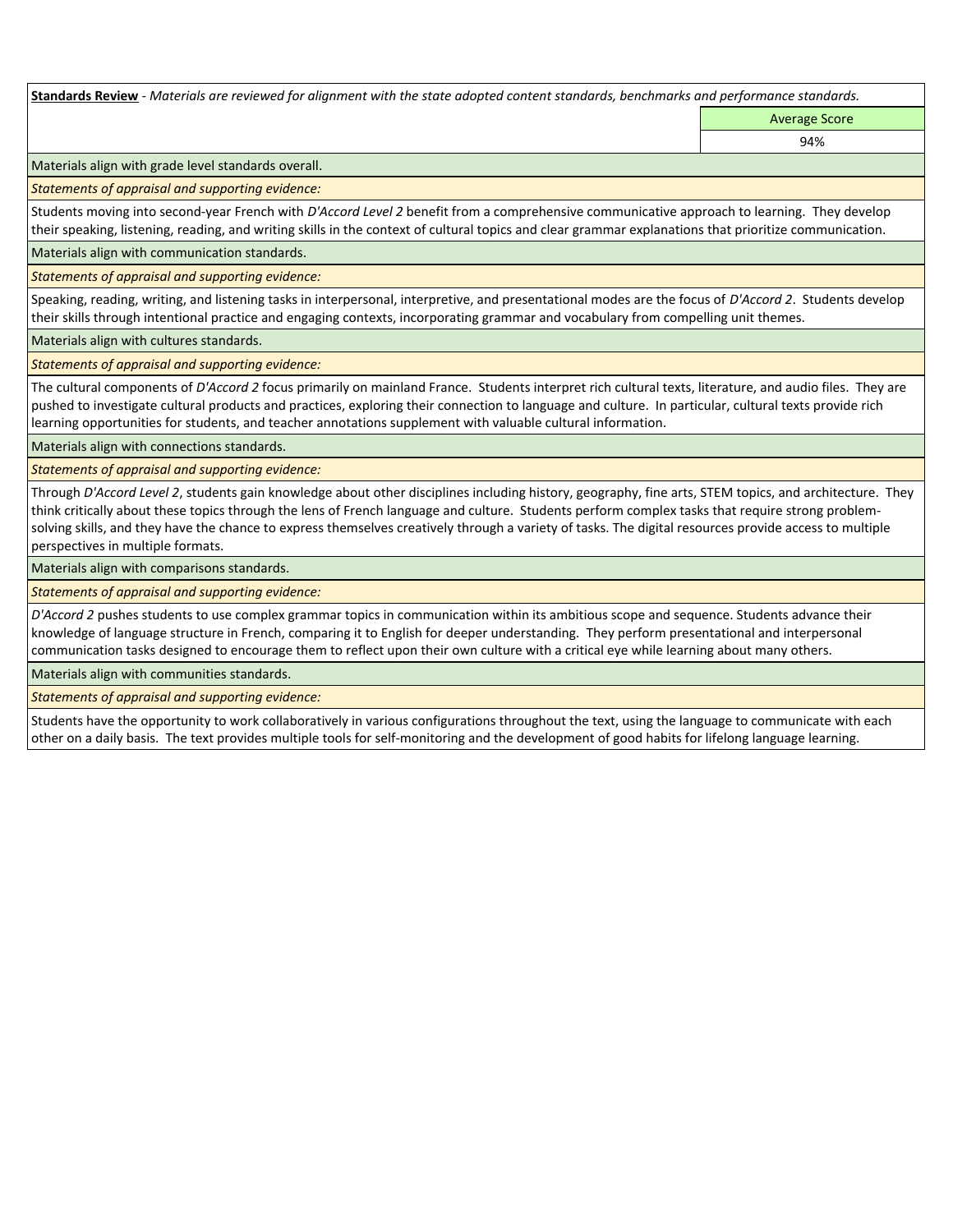**WL Content Review** *- Materials are reviewed for relevant criteria pertaining to the support for teachers and students in the specific content area reviewed.*

Average Score

100%

Materials provide a selection and range of high-quality texts worthy of students' time and attention, exhibiting exceptional craft and thought and/or providing useful information.

*Statements of appraisal and supporting evidence:* 

*D'accord! 2* provides a selection of texts that introduce students to different aspects of the French language and Francophone cultures. There are different types of texts, both written and audio, that cover age-appropriate topics and are sure to appeal to students with a variety of interests.

Questions in the materials are high-quality text-dependent and text-specific questions. The overwhelming majority of these questions are text-specific and draw student attention to the particulars in the text.

*Statements of appraisal and supporting evidence:* 

The questions in the materials give students the opportunity to respond using textual evidence. There are opportunities for both oral and written responses. The questions assess different levels of knowledge and help students work through the content.

Materials provide scaffolding and supports to enable students' learning of World Languages.

*Statements of appraisal and supporting evidence:* 

The material provides many ideas for scaffolding and ways to support students in their learning of French. The Teacher's Edition gives specific strategies to support students that are located in the margins of the material.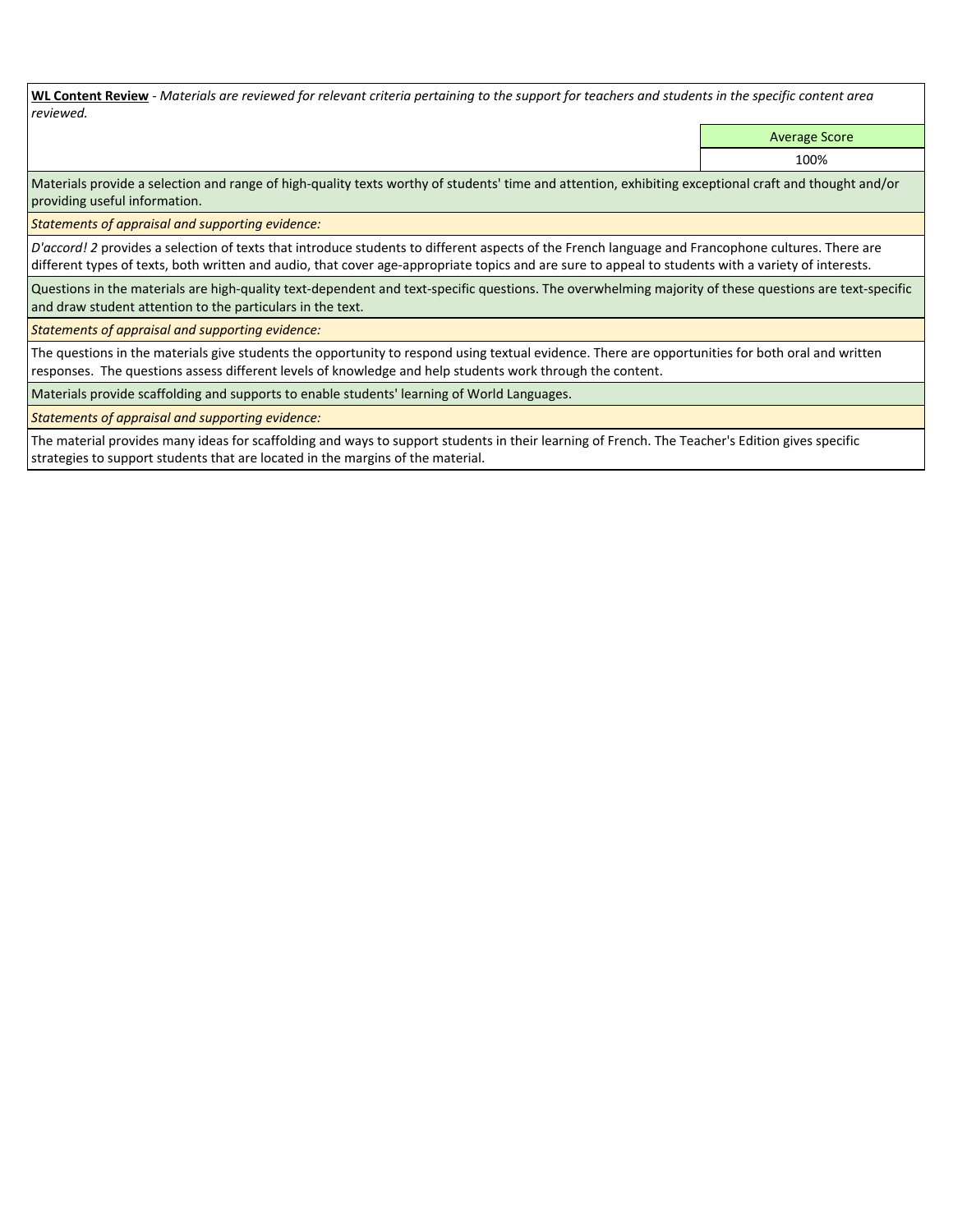**All Content Review** *- Materials are reviewed for relevant criteria pertaining to the support for teachers and students in the material regarding the progression of the standards, lesson structure, pacing, assessment, individual learners and cultural relevance.*

> Average Score 97%

Materials are coherent and consistent with the high school standards that all students should study in order to be college and career ready.

*Statements of appraisal and supporting evidence:*

The reading and writing strategies for students are helpful for their French and other studies. The graphic organizers are a tool to help students organize their thoughts. The Pre-AP sections guide teachers in helping students prepare for the AP exam early on.

Materials are well designed and take into account effective lesson structure and pacing.

*Statements of appraisal and supporting evidence:*

The Supersite has sample lesson plans and pacing guides. These can be used as they are or altered to suit the teacher's instructional needs. There are many activities and exercises to choose from so it is easy to customize the material to fit different class schedules.

Materials support teacher planning, learning, and understanding of the standards.

*Statements of appraisal and supporting evidence:*

The introduction to the Teacher's Edition explains how the ACTFL standards are the underlying foundation for the material and its content. There are also annotations throughout *D'accord! 2* that indicate the specific standards being addressed in the student activities and exercises.

Materials offer teachers resources and tools to collect ongoing data about student progress on the standards.

*Statements of appraisal and supporting evidence:*

*D'accord!* Level 2 curriculum assessment options are comprehensive and varied. On the Super Site/VHL Central, teachers have access to Integrated Performance Assessments, Test keys, Quiz keys, Evaluation Criteria, 21st Century skills Productivity and Accountability supports.

Materials support effective use of technology to enhance student learning. Digital materials are accessible and available in multiple platforms.

*Statements of appraisal and supporting evidence:*

*D'accord!* digital companion is VHL Central (Supersite) that adds content and support to the Level 2 curriculum. It appears to be compatible with all browsers and platforms. In VHL Central teachers will find opportunities to assess student understanding as well as authentic texts, audio and video content. VHL Central is also a stand-alone program and could be used in a blended-learning virtual classroom environment.

Materials can be easily customized for individual learners.

*Statements of appraisal and supporting evidence:* 

Throughout the Teacher Edition there is guidance on customizing to the needs of different students via Expansion, Pre-AP and Differentiation guidance. Reviewer was pleased with the range of creativity in these supports and activity ideas.

Materials give all students extensive opportunities and support to explore key concepts.

*Statements of appraisal and supporting evidence:*

Although there are many opportunities for teacher to get support for modifications and accommodations, reviewer did not find specific ELL and LD supports. Nonetheless, there are many creative and flexible supports for key concept exploration and application.

Materials take into account cultural perspectives.

*Statements of appraisal and supporting evidence:*

Culturally and linguistically responsive material is found throughout the curriculum, especially in the visual illustrations, the Panorama and Culture sections. Each unit contains a Savoir-faire section in which Panorama is the cultural extension section. Although most of the lessons were mainland France-centered, there is Francophone perspective for a second-year curriculum.

Materials include a culturally responsive lens.

*Statements of appraisal and supporting evidence:*

Materials in *D'accord!* take into account many cultural perspectives, including mainland Europe, France and the Francophone world. There is a slight lack of linguistic and cultural responsiveness as it applies to local learner perspective. The French perspective is well covered and illustrations, drawings and most materials appropriately address diversity in language and culture.